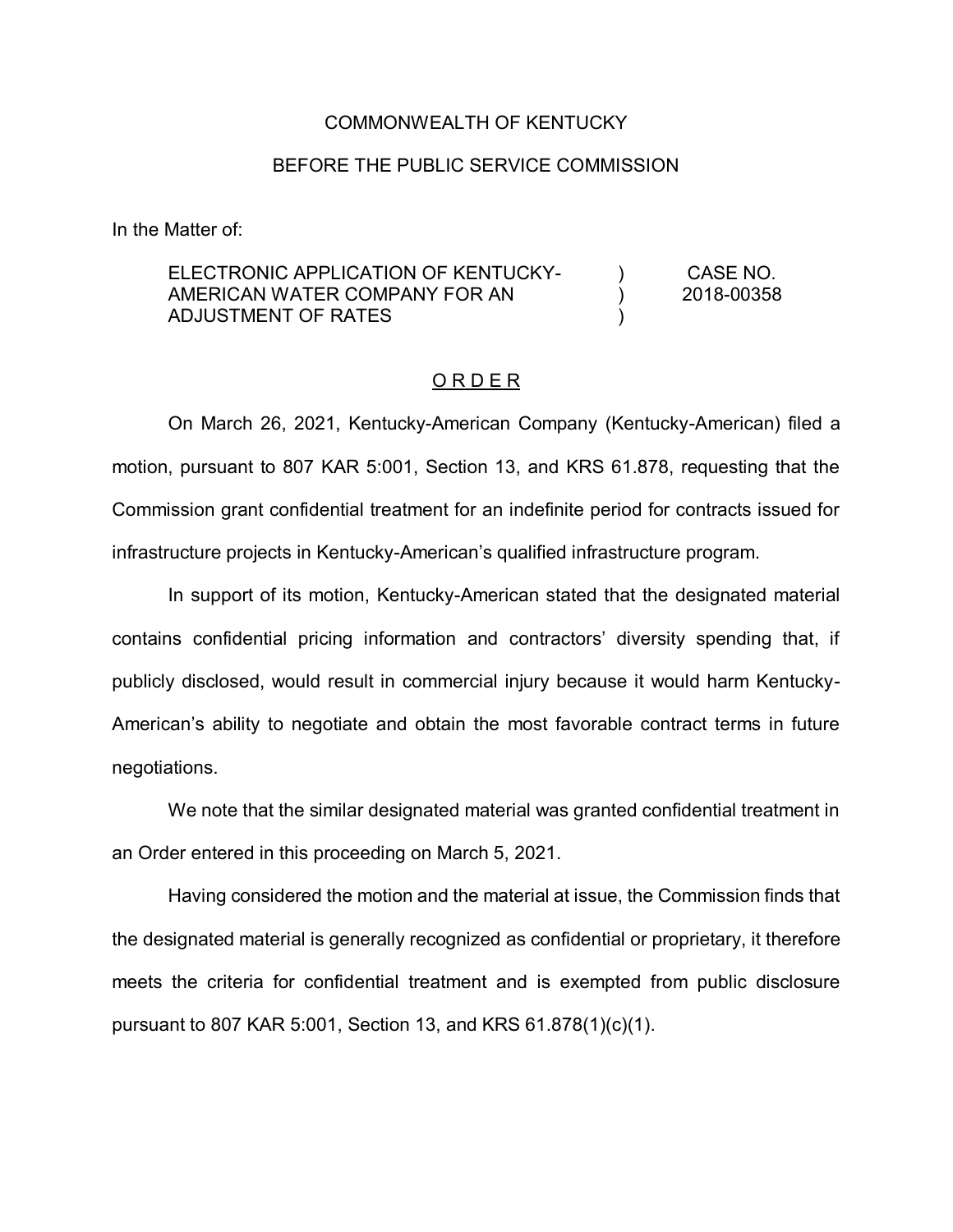IT IS THEREFORE ORDERED that:

1. Kentucky-American's motion for confidential treatment is granted.

2. The designated material granted confidential treatment by this Order shall not be placed in the public record or made available for public inspection for an indefinite period or until further Order of this Commission.

3. Use of the designated material granted confidential treatment by this Order in any Commission proceeding shall comply with 807 KAR 5:001, Section 13(9).

4. Kentucky-American shall inform the Commission if the designated material granted confidential treatment by this Order becomes publicly available or no longer qualifies for confidential treatment.

5. If a nonparty to this proceeding requests to inspect the material granted confidential treatment by this Order and the period during which the material has been granted confidential treatment has not expired, Kentucky-American shall have 30 days from receipt of written notice of the request to demonstrate that the material still falls within the exclusions from disclosure requirements established in KRS 61.878. If Kentucky-American is unable to make such demonstration, the requested material shall be made available for inspection. Otherwise, the Commission shall deny the request for inspection.

6. The Commission shall not make the requested material available for inspection for 30 days from the date of service of an Order finding that the material no longer qualifies for confidential treatment in order to allow Kentucky-American to seek a remedy afforded by law.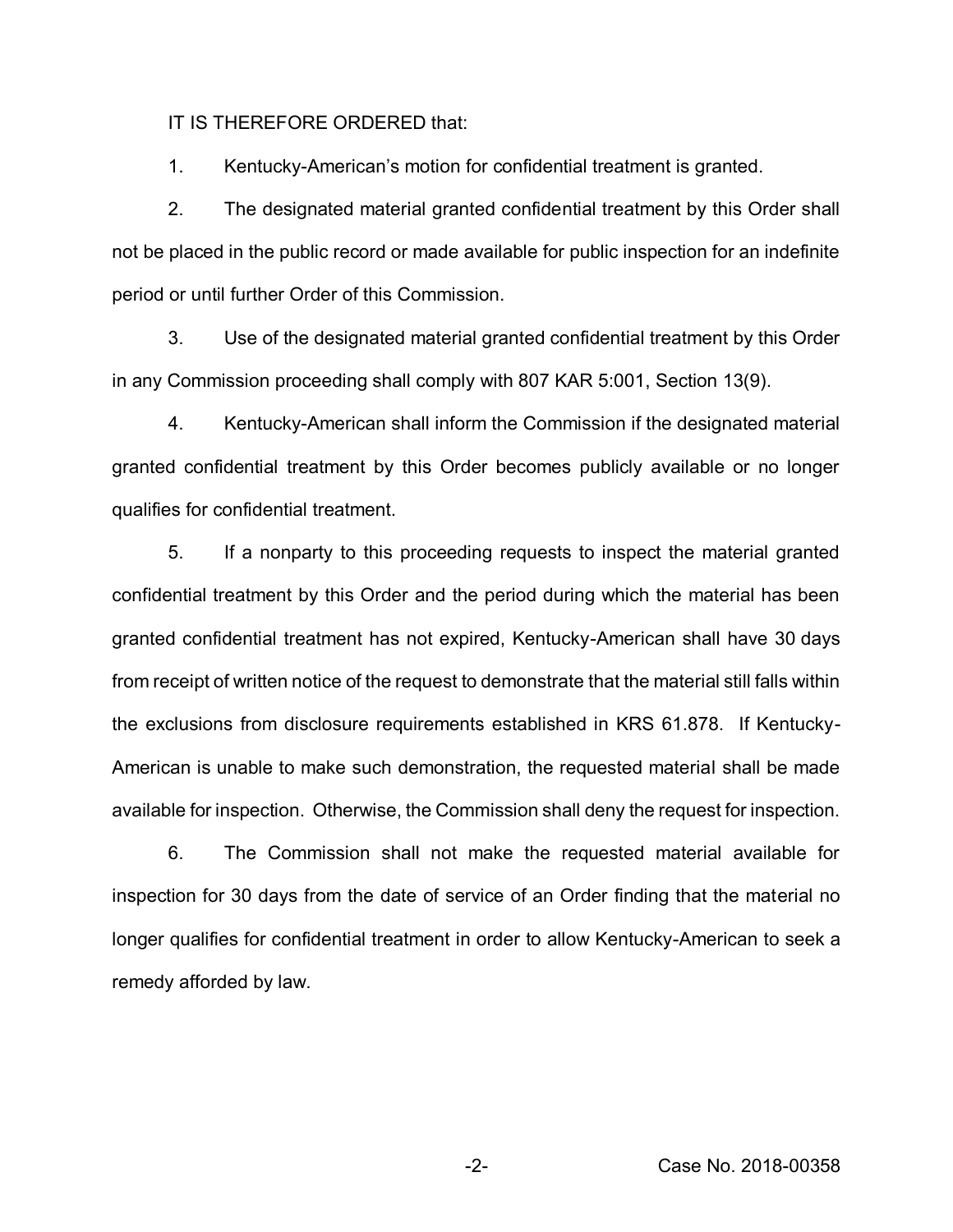By the Commission

Vice Chairman Kent A Chandler did not participate in the deliberations or decision concerning in this case.



ATTEST:

\_\_\_\_\_\_\_\_\_\_\_\_\_\_\_\_\_\_\_\_\_\_

Executive Director

Case No. 2018-00358